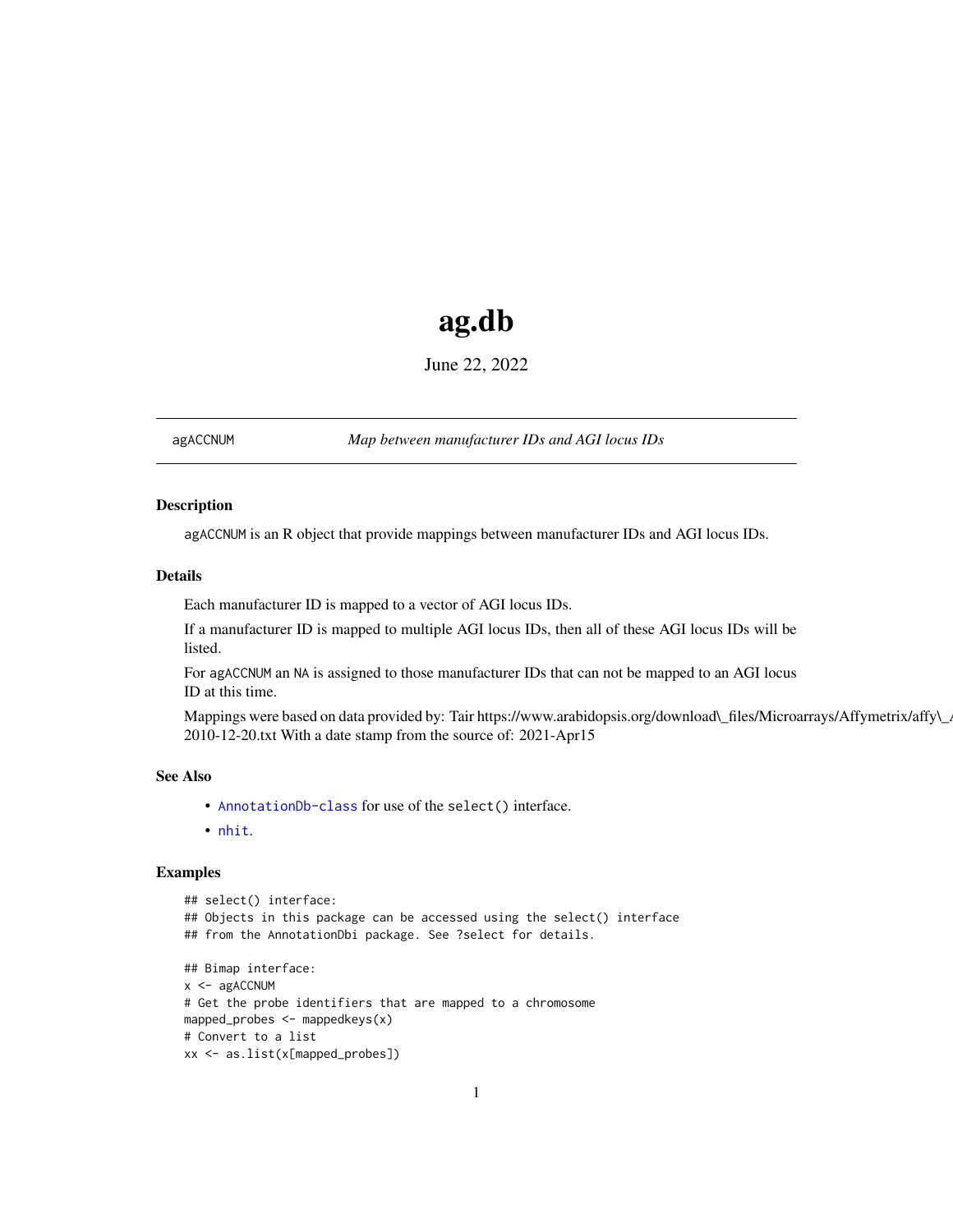```
if(length(xx) > 0) {
 # Get the AGI locus IDs for the first five probes
 xx[1:5]
 # Get the first one
 xx[[1]]
}
## y <- agMULTIHIT
## identical(keys(x), keys(y)) # TRUE
# nhx \leq -nhit(x)# nhy \leq nhit(y)# identical(names(nhx), keys(x)) # TRUE
# identical(names(nhy), keys(y)) # TRUE
# table(nhx)
# table(nhy)
# onehit_probes <- names(nhx)[nhx != 0 & nhy == 0]
# x[[onehit_probes[1]]] # a single AGI locus ID
# y[[onehit_probes[1]]] # NA
# multihit_probes <- names(nhx)[nhy != 0]
# x[[multihit_probes[1]]] # "multiple"
# y[[multihit_probes[1]]] # several AGI locus IDs
# nohit_probes <- names(nhx)[nhx == 0]
# x[[nohit_probes[1]]] # NA
# y[[nohit_probes[1]]] # NA
# any(nhx == 0 & nhy != 0) # FALSE# ## Back to a more "normal" map (that combines the data from 'x' and 'y')
# xy <- as(x, "AnnDbBimap") # 'as(y, "AnnDbBimap")' works too
# xy[[onehit_probes[1]]] # a single AGI locus ID
# xy[[multihit_probes[1]]]
# xy[[nohit_probes[1]]] # NA
```
agARACYC *Mappings between probe identifiers and KEGG pathway identifiers*

## **Description**

AraCyc <http://www.arabidopsis.org/tools/aracyc/> maintains pathway data for Arabidopsis thaliana. agARACYC maps probe identifiers to the common names of the pathways in which the genes represented by the probe identifiers are involved. Information is obtained from AraCyc.

# Details

Annotation based on data provided by: Tair ftp://ftp.plantcyc.org/Pathways/Data\\_dumps/PMN15\\_January2021/pathways/ar With a date stamp from the source of: 2021-Apr15

# References

<http://www.genome.ad.jp/kegg/>

<span id="page-1-0"></span>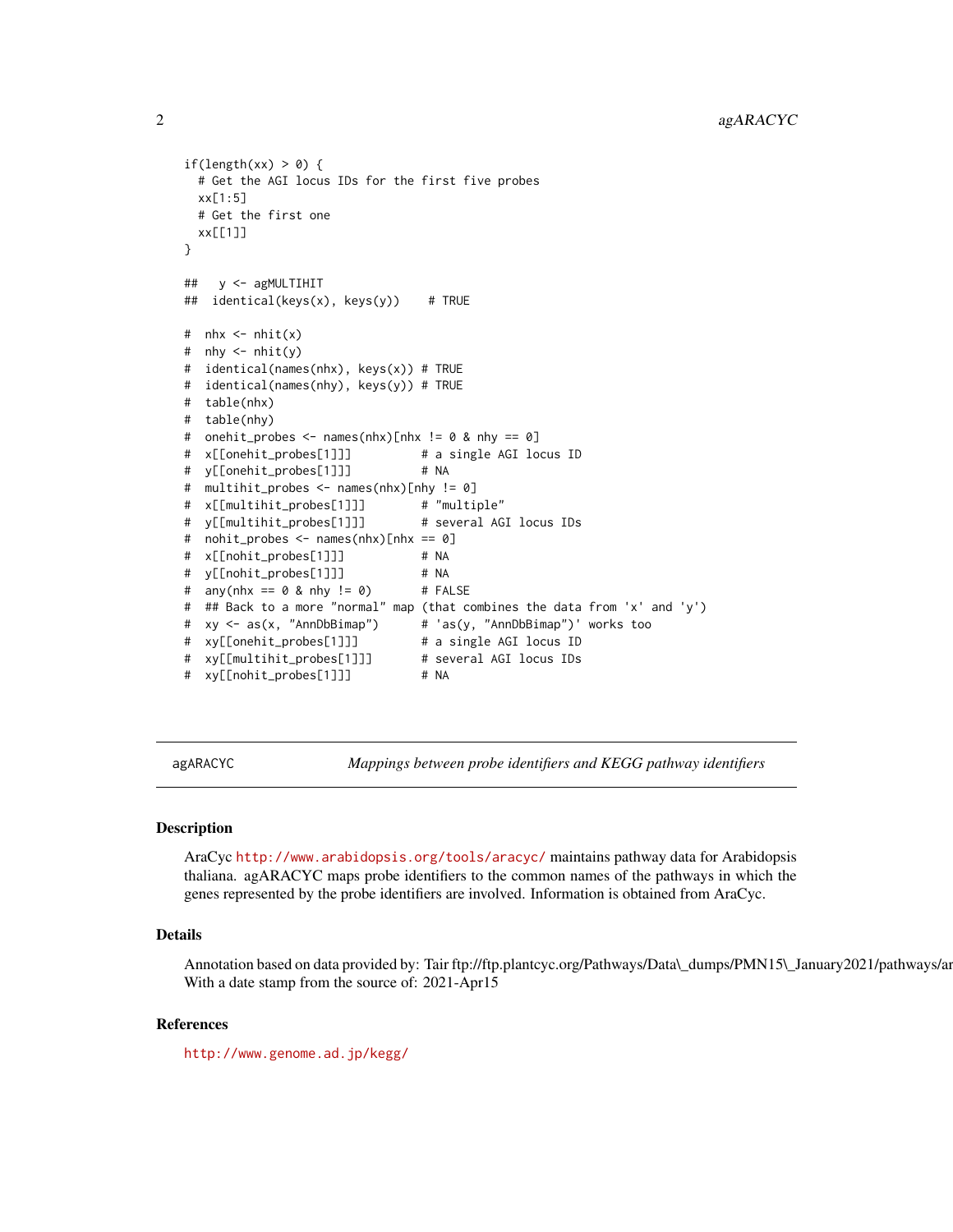# <span id="page-2-0"></span>agARACYCENZYME 3

# See Also

• [AnnotationDb-class](#page-0-0) for use of the select() interface.

## Examples

```
## select() interface:
## Objects in this package can be accessed using the select() interface
## from the AnnotationDbi package. See ?select for details.
## Bimap interface:
x < - agARACYC
# Get the probe identifiers that are mapped to pathways
mapped_probes <- mappedkeys(x)
# Convert to a list
xx <- as.list(x[mapped_probes])
if(length(xx) > 0) {
  # Get the pathways for the first five probes
  xx[1:5]
  # For the first probe
  xx[[1]]
}
```
agARACYCENZYME *Map between Manufacturer IDs and Enzyme Names from ARACYC*

#### Description

agARACYCENZYME is an R object that provides mappings between manufacturer identifiers and Enzyme Names from ARACYC.

# Details

Each manufacturer identifier maps to a named vector containing the Enzyme name for that gene according to the ARACYC database. If this information is unknown, the vector will contain an NA.

Mappings between probe identifiers and enzyme identifiers were obtained using files provided by: Tair ftp://ftp.plantcyc.org/Pathways/Data\\_dumps/PMN15\\_January2021/pathways/ara\\_pathways.20210325.txt With a date stamp from the source of: 2021-Apr15

## See Also

• [AnnotationDb-class](#page-0-0) for use of the select() interface.

### Examples

```
## select() interface:
```
## Objects in this package can be accessed using the select() interface

## from the AnnotationDbi package. See ?select for details.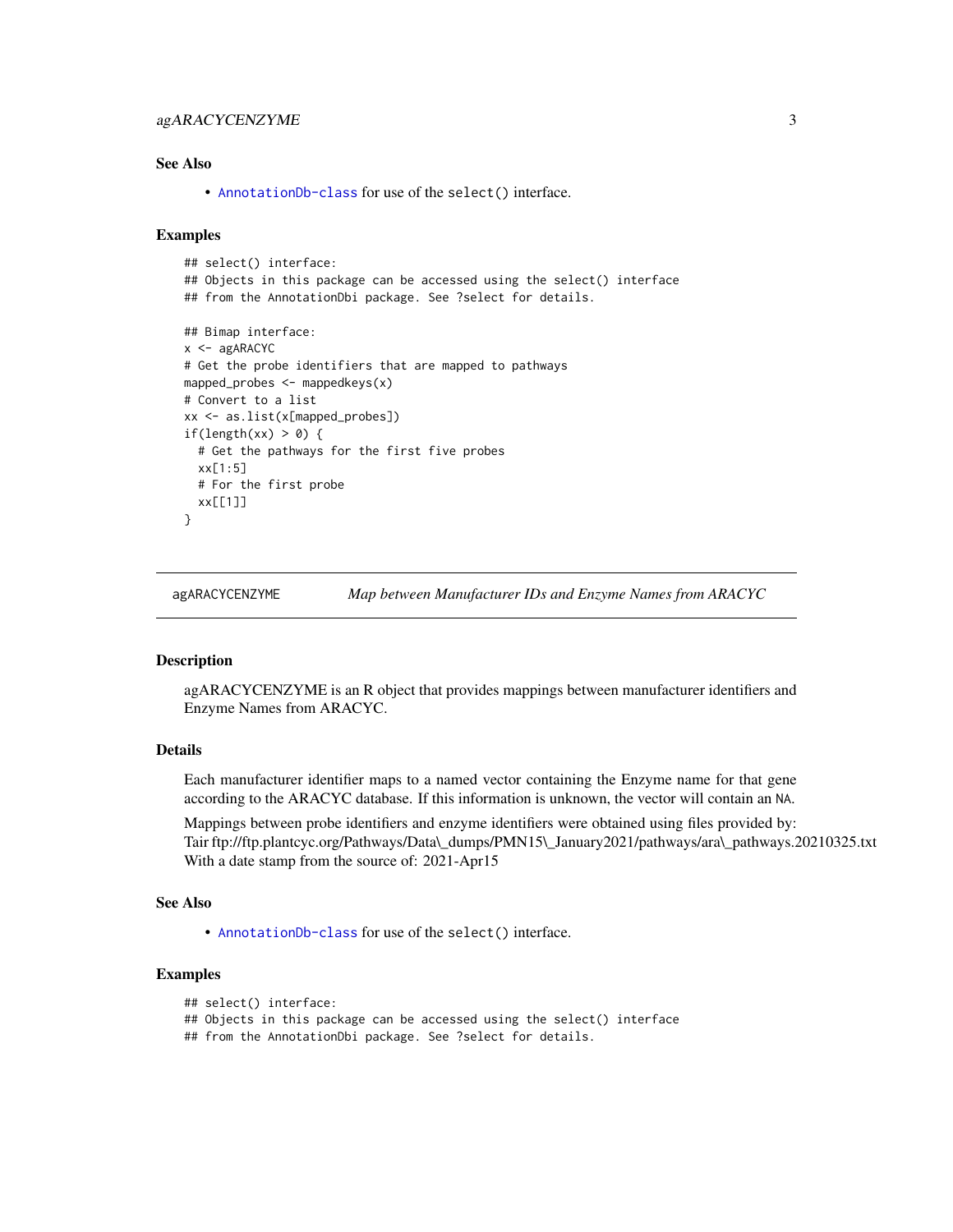4 and 2 ag.db 2 ag.db 2 ag.db 2 ag.db 2 ag.db 2 ag.db 2 ag.db 2 ag.db 2 ag.db 2 ag.db 2 ag.db 2 ag.db 2 ag.db 2 ag.db 2 ag.db 2 ag.db 2 ag.db 2 ag.db 2 ag.db 2 ag.db 2 ag.db 2 ag.db 2 ag.db 2 ag.db 2 ag.db 2 ag.db 2 ag.db

```
## Bimap interface:
x <- agARACYCENZYME
# Get the probe identifiers that are mapped to an Enzyme Name
mapped_probes \leq mappedkeys(x)
# Convert to a list
xx <- as.list(x[mapped_probes])
if(length(xx) > 0) {
  # Get the ENZYME name for the first five probes
  xx[1:5]
  # Get the first one
  xx[[1]]
}
```
#### ag.db *Bioconductor annotation data package*

#### Description

Welcome to the ag.db annotation Package. The purpose of this package is to provide detailed information about the ag platform. This package is updated biannually.

Objects in this package are accessed using the select() interface. See ?select in the AnnotationDbi package for details.

# See Also

• [AnnotationDb-class](#page-0-0) for use of keys(), columns() and select().

```
## select() interface:
## Objects in this package can be accessed using the select() interface
## from the AnnotationDbi package. See ?select for details.
columns(ag.db)
## Bimap interface:
## The 'old style' of interacting with these objects is manipulation as
## bimaps. While this approach is still available we strongly encourage the
## use of select().
ls("package:ag.db")
```
<span id="page-3-0"></span>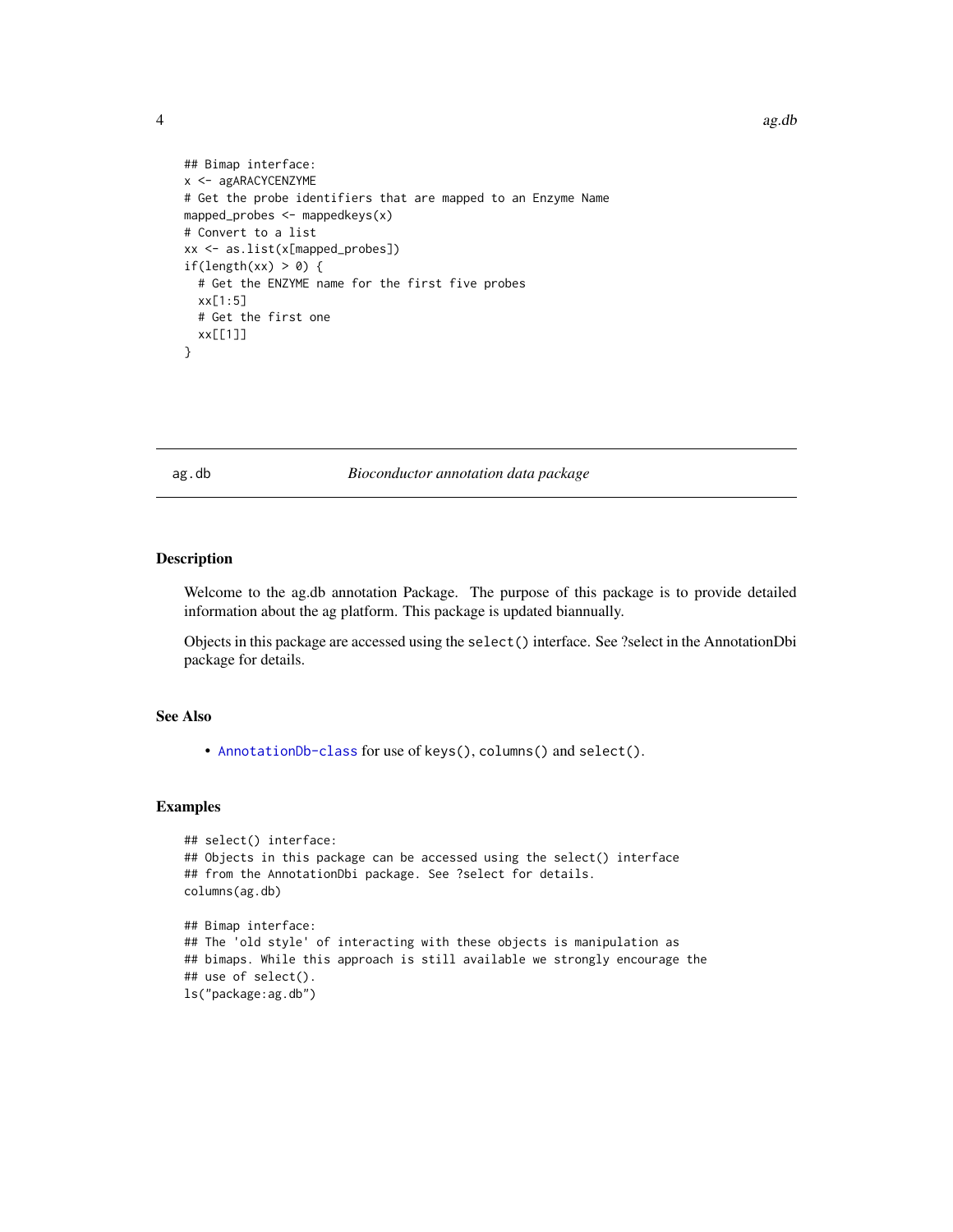<span id="page-4-0"></span>

## Description

agCHR is an R object that provides mappings between a manufacturer identifier and the chromosome that contains the gene of interest.

# Details

Each manufacturer identifier maps to a vector of chromosomes. Due to inconsistencies that may exist at the time the object was built, the vector may contain more than one chromosome (e.g., the identifier may map to more than one chromosome). If the chromosomal location is unknown, the vector will contain an NA.

Mappings were based on data provided by: Tair https://www.arabidopsis.org/download\\_files/Genes/TAIR10\\_genome\\_relea With a date stamp from the source of: 2021-Apr15

# See Also

• [AnnotationDb-class](#page-0-0) for use of the select() interface.

```
## select() interface:
## Objects in this package can be accessed using the select() interface
## from the AnnotationDbi package. See ?select for details.
## Bimap interface:
x < - agCHR
# Get the probe identifiers that are mapped to a chromosome
mapped_probes <- mappedkeys(x)
# Convert to a list
xx <- as.list(x[mapped_probes])
if(length(xx) > 0) {
 # Get the CHR for the first five probes
 xx[1:5]
 # Get the first one
 xx[[1]]
}
```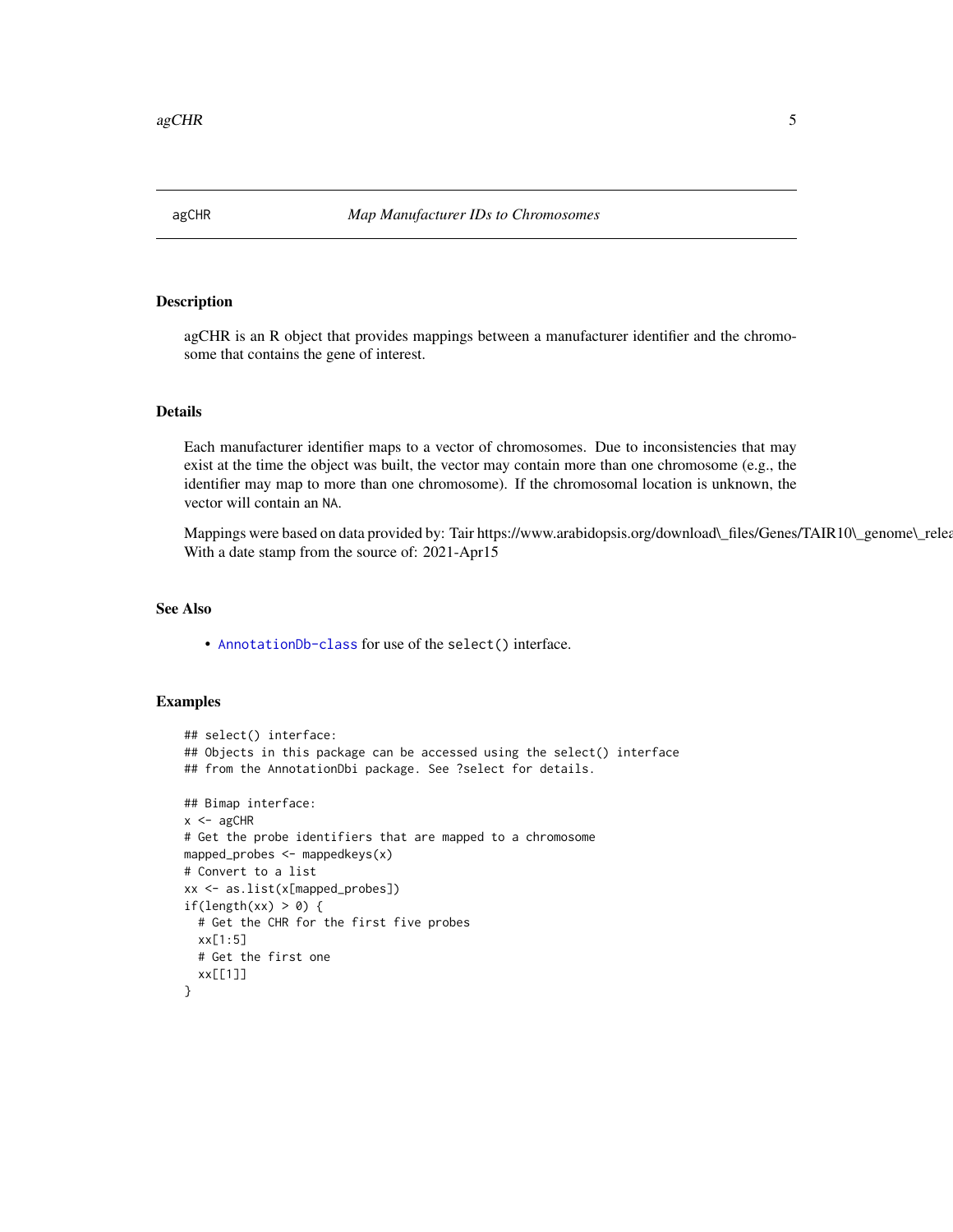<span id="page-5-0"></span>

# Description

agCHRLENGTHS provides the length measured in base pairs for each of the chromosomes.

# Details

This is a named vector with chromosome numbers as the names and the corresponding lengths for chromosomes as the values.

Total lengths of chromosomes were derived by calculating the number of base pairs on the sequence string for each chromosome.

# See Also

• [AnnotationDb-class](#page-0-0) for use of the select() interface.

## Examples

```
## select() interface:
## Objects in this package can be accessed using the select() interface
## from the AnnotationDbi package. See ?select for details.
## Bimap interface:
tt <- agCHRLENGTHS
# Length of chromosome 1
tt["1"]
```
agCHRLOC *Map Manufacturer IDs to Chromosomal Location*

### Description

agCHRLOC is an R object that maps manufacturer identifiers to the starting position of the gene. The position of a gene is measured as the number of base pairs.

The CHRLOCEND mapping is the same as the CHRLOC mapping except that it specifies the ending base of a gene instead of the start.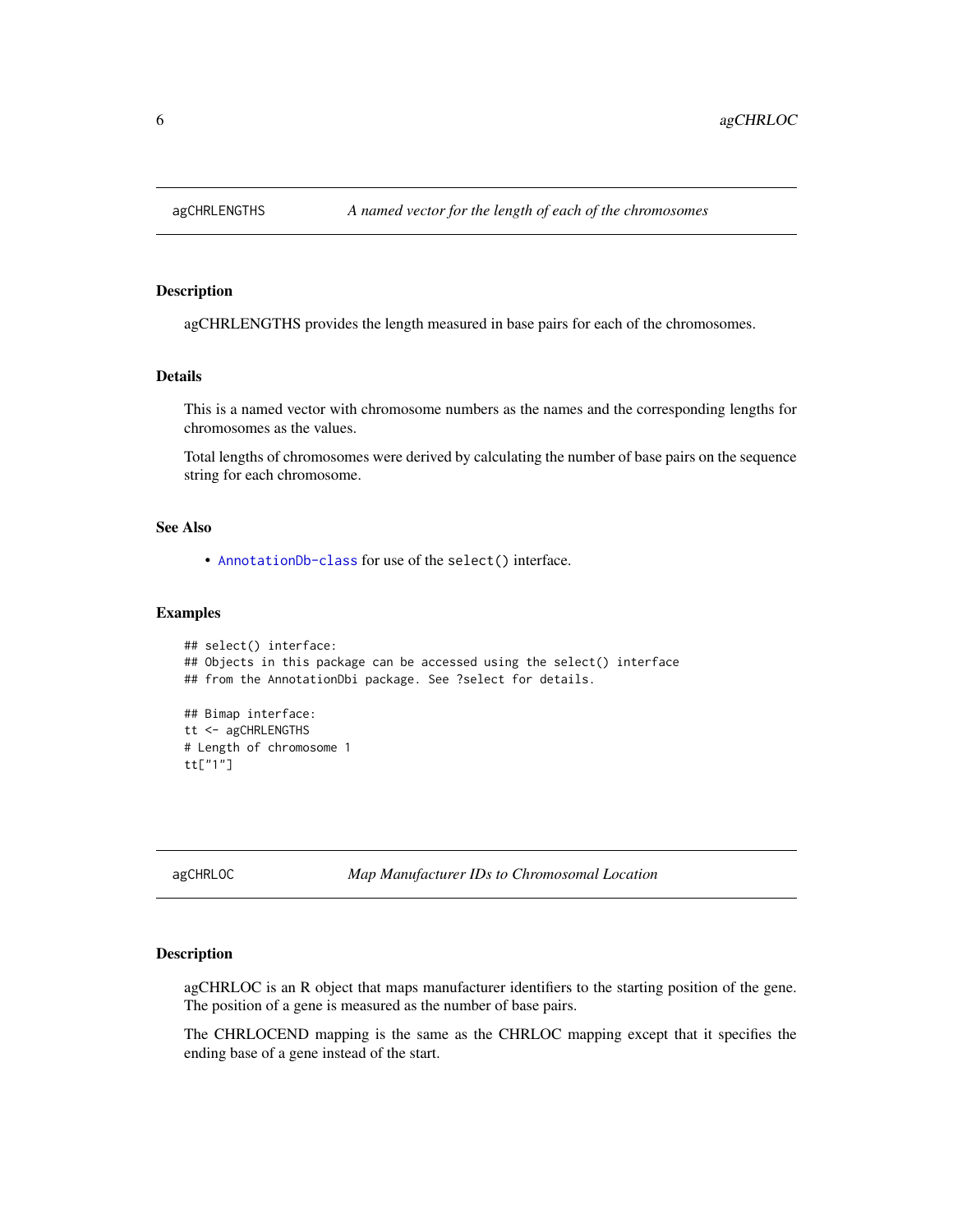# <span id="page-6-0"></span>agENZYME 7

# Details

Each manufacturer identifier maps to a named vector of chromosomal locations, where the name indicates the chromosome. Due to inconsistencies that may exist at the time the object was built, these vectors may contain more than one chromosome and/or location. If the chromosomal location is unknown, the vector will contain an NA.

Chromosomal locations on both the sense and antisense strands are measured as the number of base pairs from the p (5' end of the sense strand) to q (3' end of the sense strand) arms. Chromosomal locations on the antisense strand have a leading "-" sign (e. g. -1234567).

Mappings were based on data provided by: Tair https://www.arabidopsis.org/download\\_files/Maps/seqviewer\\_data/sv\\_gen With a date stamp from the source of: 2021-Apr15

# See Also

• [AnnotationDb-class](#page-0-0) for use of the select() interface.

# Examples

```
## select() interface:
## Objects in this package can be accessed using the select() interface
## from the AnnotationDbi package. See ?select for details.
## Bimap interface:
x < - agCHRLOC
# Get the probe identifiers that are mapped to chromosome locations
mapped_probes <- mappedkeys(x)
# Convert to a list
xx <- as.list(x[mapped_probes])
if(length(xx) > 0) {
 # Get the CHRLOC for the first five probes
 xx[1:5]
 # Get the first one
 xx[[1]]
}
```

| agENZYME | Map between Manufacturer IDs and Enzyme Commission (EC) Num- |
|----------|--------------------------------------------------------------|
|          | bers                                                         |

## Description

agENZYME is an R object that provides mappings between manufacturer identifiers and EC numbers.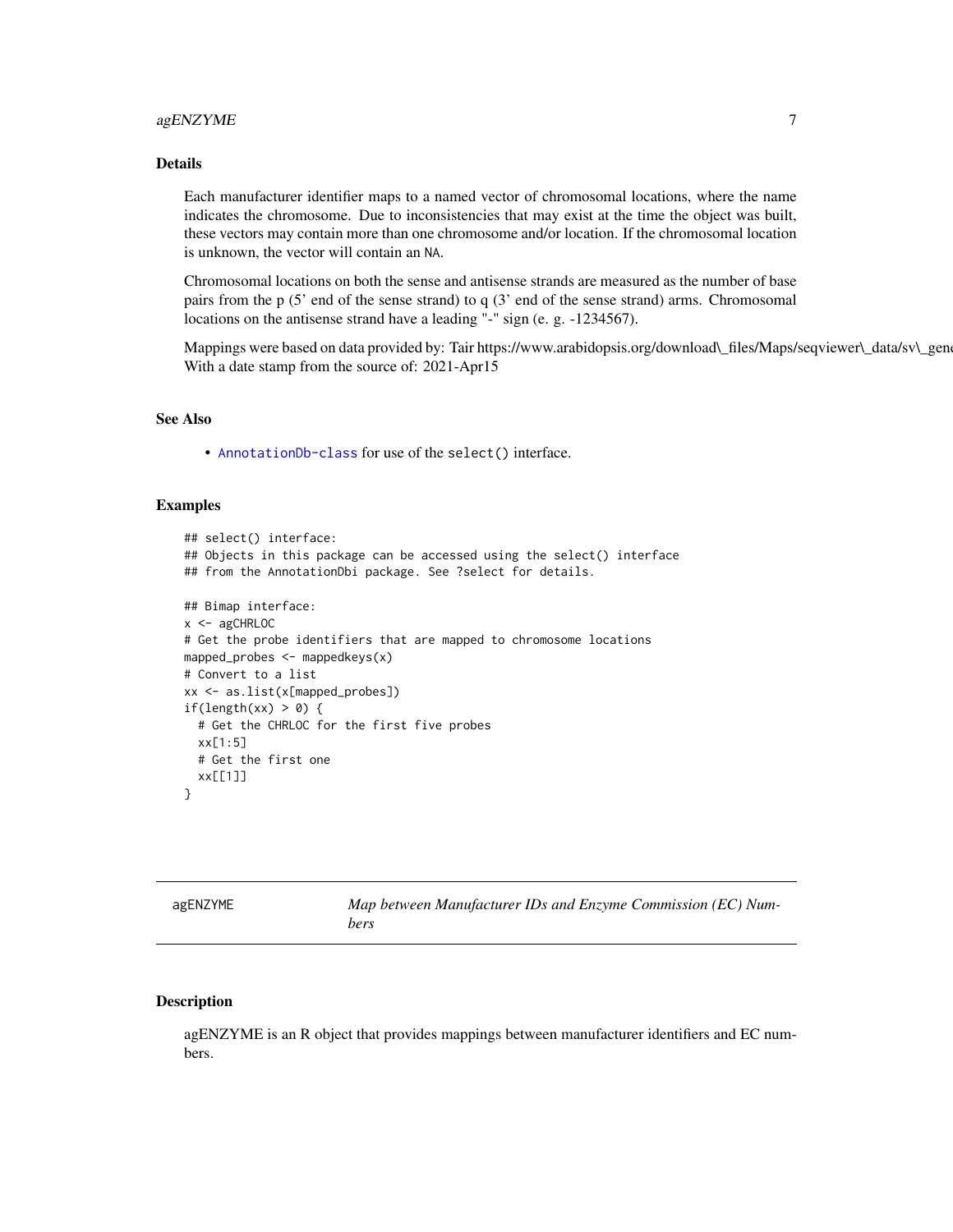# Details

Each manufacturer identifier maps to a named vector containing the EC number that corresponds to the enzyme produced by that gene. The name corresponds to the manufacturer identifier. If this information is unknown, the vector will contain an NA.

Enzyme Commission numbers are assigned by the Nomenclature Committee of the International Union of Biochemistry and Molecular Biology <http://www.chem.qmw.ac.uk/iubmb/enzyme/> to allow enzymes to be identified.

An Enzyme Commission number is of the format EC x.y.z.w, where x, y, z, and w are numeric numbers. In agENZYME2PROBE, EC is dropped from the Enzyme Commission numbers.

Enzyme Commission numbers have corresponding names that describe the functions of enzymes in such a way that  $ECx$  is a more general description than  $ECx$ . That in turn is a more general description than EC x.y.z. The top level EC numbers and names are listed below:

EC 1 oxidoreductases

EC 2 transferases

EC 3 hydrolases

EC 4 lyases

EC 5 isomerases

EC 6 ligases

The EC name for a given EC number can be viewed at [http://www.chem.qmul.ac.uk/iupac/](http://www.chem.qmul.ac.uk/iupac/jcbn/index.html#6) [jcbn/index.html#6](http://www.chem.qmul.ac.uk/iupac/jcbn/index.html#6)

Mappings between probe identifiers and enzyme identifiers were obtained using files provided by: Tair ftp://ftp.plantcyc.org/Pathways/Data\\_dumps/PMN15\\_January2021/pathways/ara\\_pathways.20210325.txt With a date stamp from the source of: 2021-Apr15

# References

<ftp://ftp.genome.ad.jp/pub/kegg/pathways>

## See Also

• [AnnotationDb-class](#page-0-0) for use of the select() interface.

```
## select() interface:
## Objects in this package can be accessed using the select() interface
## from the AnnotationDbi package. See ?select for details.
## Bimap interface:
x <- agENZYME
# Get the probe identifiers that are mapped to an EC number
mapped_probes <- mappedkeys(x)
# Convert to a list
xx <- as.list(x[mapped_probes])
if(length(xx) > 0) {
 # Get the ENZYME for the first five probes
```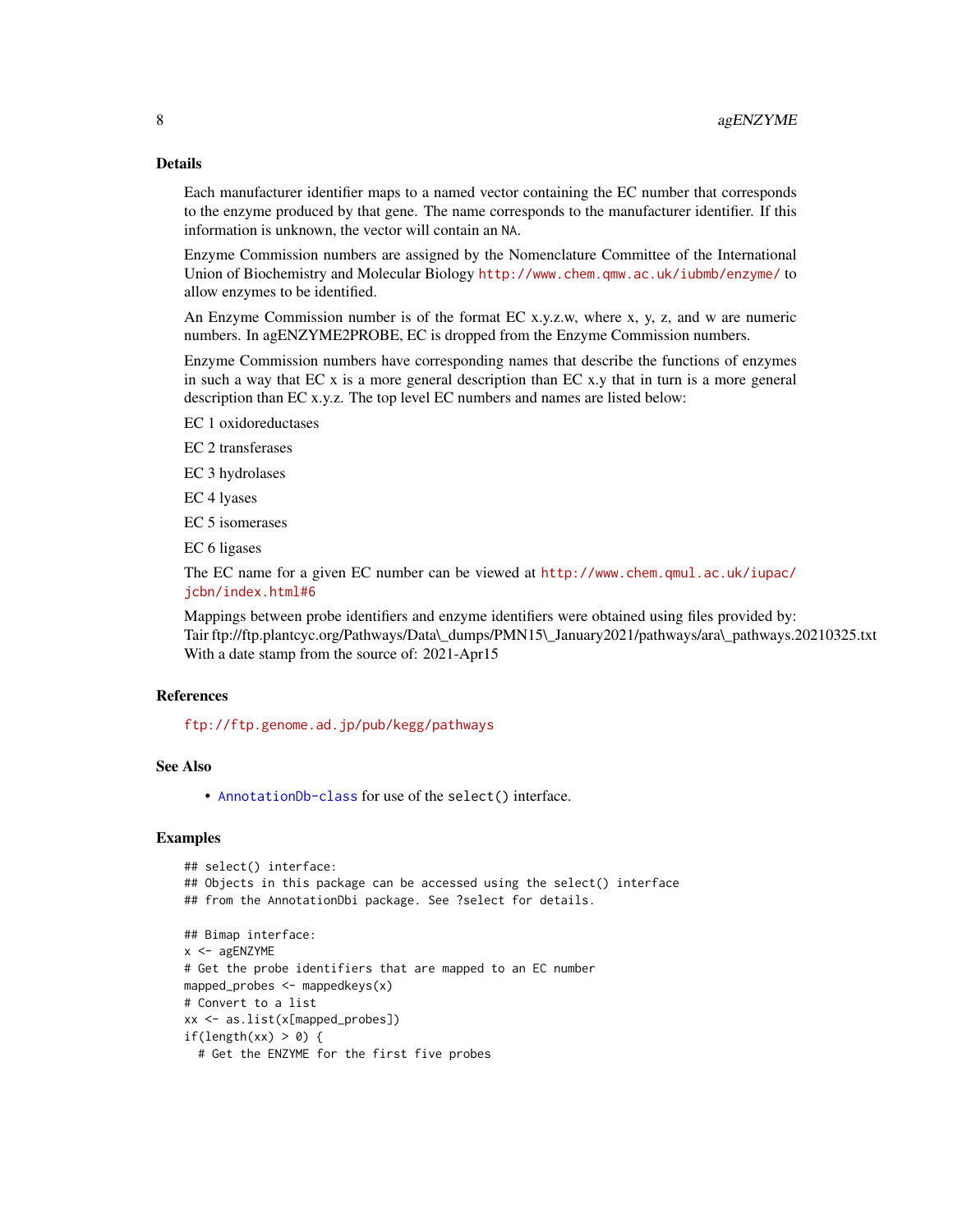# <span id="page-8-0"></span>agENZYME2PROBE 9

```
xx[1:5]
 # Get the first one
 xx[[1]]
}
```
agENZYME2PROBE *Map between Enzyme Commission Numbers and Manufacturer Identifiers*

#### **Description**

agENZYME2PROBE is an R object that maps Enzyme Commission (EC) numbers to manufacturer identifiers.

# Details

Each EC number maps to a named vector containing all of the manufacturer identifiers that correspond to the gene that produces that enzyme. The name of the vector corresponds to the EC number.

Enzyme Commission numbers are assigned by the Nomenclature Committee of the International Union of Biochemistry and Molecular Biology <http://www.chem.qmw.ac.uk/iubmb/enzyme/> to allow enzymes to be identified.

An Enzyme Commission number is of the format EC x.y.z.w, where x, y, z, and w are numeric numbers. In agENZYME2PROBE, EC is dropped from the Enzyme Commission numbers.

Enzyme Commission numbers have corresponding names that describe the functions of enzymes in such a way that EC x is a more general description than EC x.y that in turn is a more general description than EC x.y.z. The top level EC numbers and names are listed below:

EC 1 oxidoreductases

EC 2 transferases

EC 3 hydrolases

EC 4 lyases

EC 5 isomerases

EC 6 ligases

The EC name for a given EC number can be viewed at [http://www.chem.qmul.ac.uk/iupac/](http://www.chem.qmul.ac.uk/iupac/jcbn/index.html#6) [jcbn/index.html#6](http://www.chem.qmul.ac.uk/iupac/jcbn/index.html#6)

Mappings were based on data provided by: Tair ftp://ftp.plantcyc.org/Pathways/Data\\_dumps/PMN15\\_January2021/pathway With a date stamp from the source of: 2021-Apr15

# **References**

<ftp://ftp.genome.ad.jp/pub/kegg/pathways>

# See Also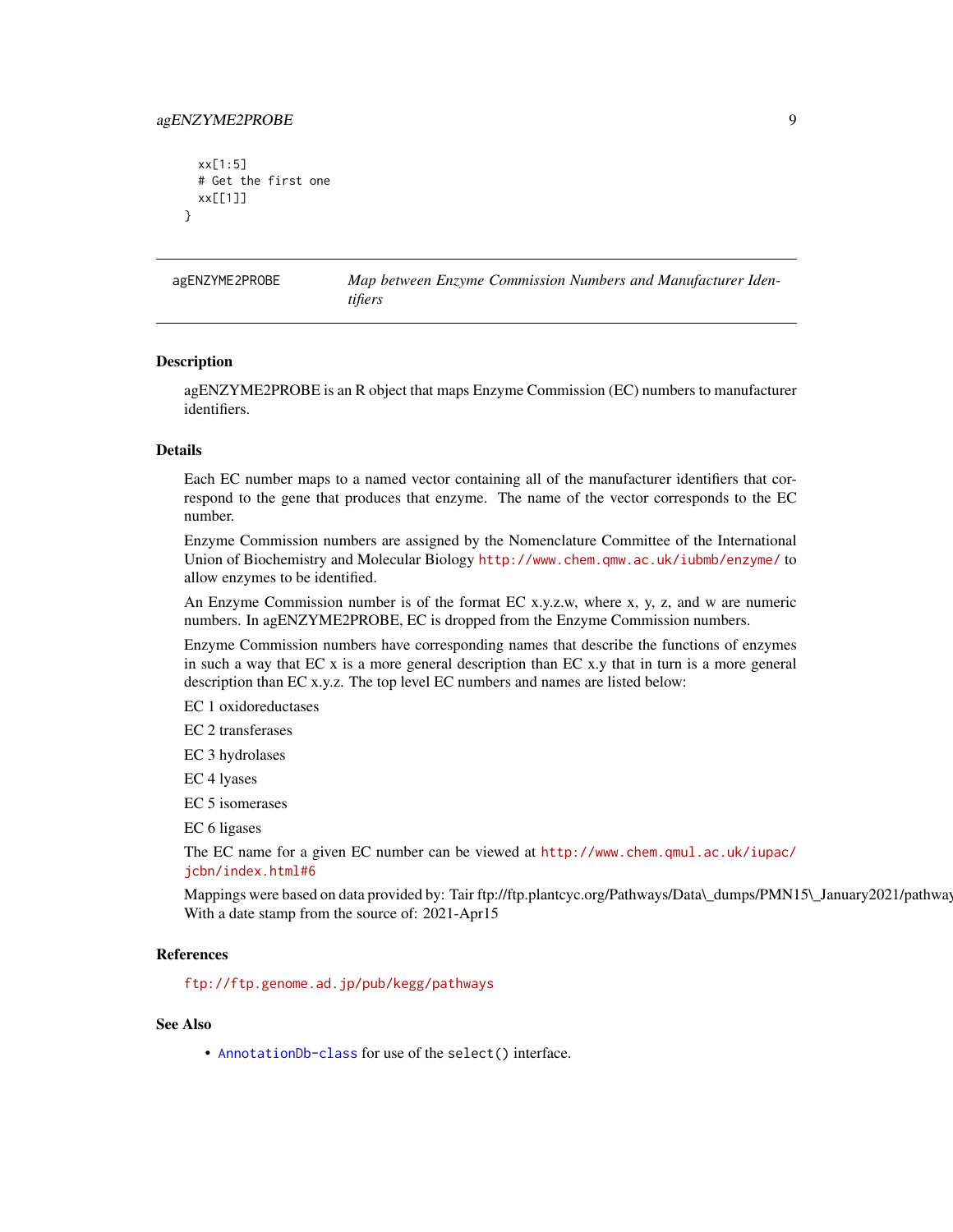# Examples

```
## select() interface:
## Objects in this package can be accessed using the select() interface
## from the AnnotationDbi package. See ?select for details.
## Bimap interface:
# Convert to a list
xx <- as.list(agENZYME2PROBE)
if(length(xx) > 0){
    # Gets the probe identifiers for the first five enzyme
    #commission numbers
   xx[1:5]
    # Get the first one
   xx[[1]]
}
```
agGENENAME *Map between Manufacturer IDs and Genes*

#### **Description**

agGENENAME is an R object that maps manufacturer identifiers to the corresponding gene name.

#### Details

Each manufacturer identifier maps to a named vector containing the gene name. The vector name corresponds to the manufacturer identifier. If the gene name is unknown, the vector will contain an NA.

Gene names currently include both the official (validated by a nomenclature committee) and preferred names (interim selected for display) for genes. Efforts are being made to differentiate the two by adding a name to the vector.

Mappings were based on data provided by: Tair https://www.arabidopsis.org/download\\_files/Genes/TAIR10\\_genome\\_relea With a date stamp from the source of: 2021-Apr15

# See Also

• [AnnotationDb-class](#page-0-0) for use of the select() interface.

```
## select() interface:
## Objects in this package can be accessed using the select() interface
## from the AnnotationDbi package. See ?select for details.
## Bimap interface:
x <- agGENENAME
# Get the probe identifiers that are mapped to a gene name
mapped_probes <- mappedkeys(x)
```
<span id="page-9-0"></span>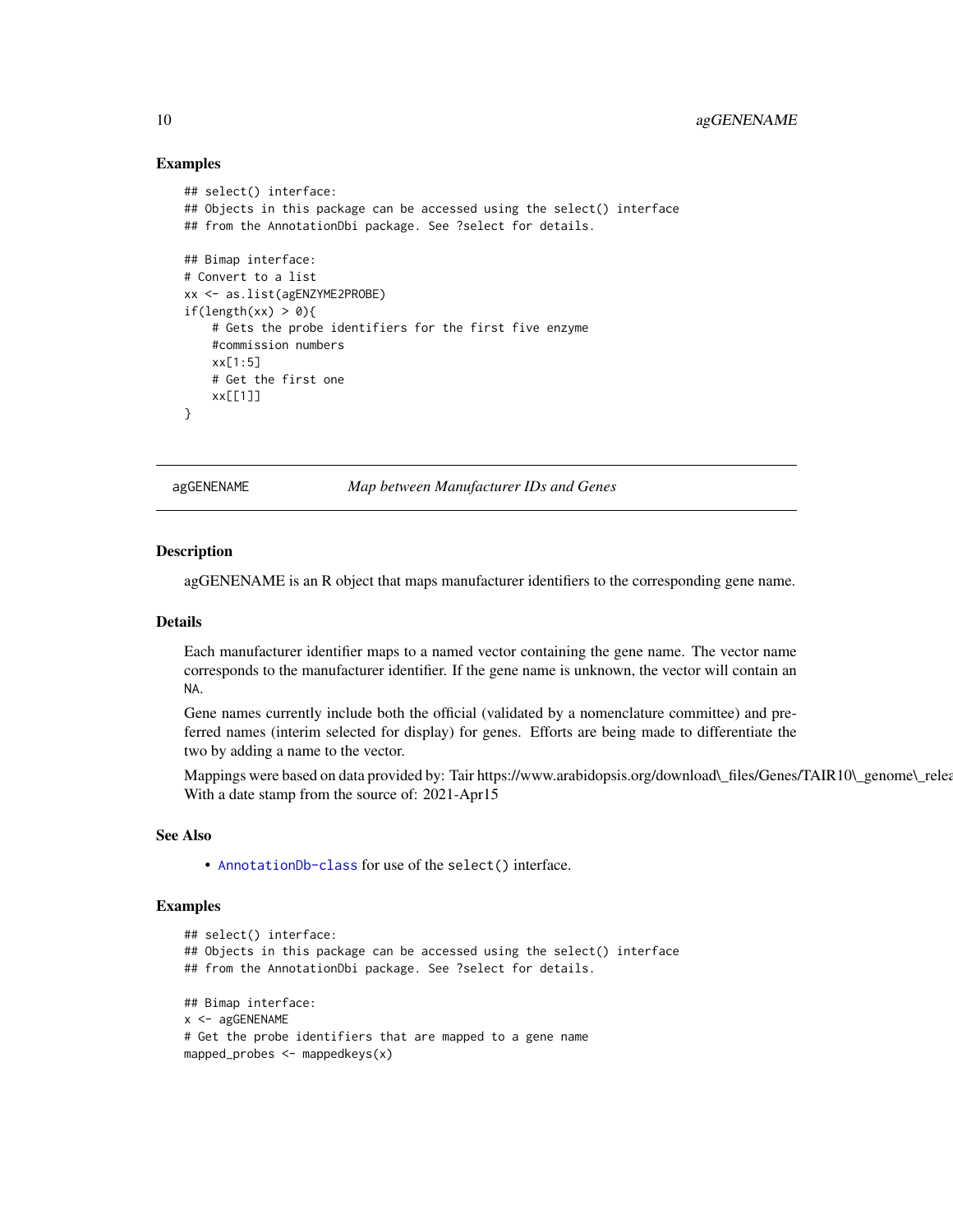#### <span id="page-10-0"></span> $a \text{gGO}$  11

```
# Convert to a list
xx <- as.list(x[mapped_probes])
if(length(xx) > 0) {
 # Get the GENENAME for the first five probes
 xx[1:5]
 # Get the first one
 xx[[1]]
}
```
agGO *Map between Manufacturer IDs and Gene Ontology (GO)*

# **Description**

agGO is an R object that provides mappings between manufacturer identifiers and the GO identifiers that they are directly associated with.

# Details

Each Entrez Gene identifier is mapped to a list of lists. The names on the outer list are GO identifiers. Each inner list consists of three named elements: GOID, Ontology, and Evidence.

The GOID element matches the GO identifier named in the outer list and is included for convenience when processing the data using 'lapply'.

The Ontology element indicates which of the three Gene Ontology categories this identifier belongs to. The categories are biological process (BP), cellular component (CC), and molecular function (MF).

The Evidence element contains a code indicating what kind of evidence supports the association of the GO identifier to the Entrez Gene id. Some of the evidence codes in use include:

IMP: inferred from mutant phenotype

IGI: inferred from genetic interaction

IPI: inferred from physical interaction

ISS: inferred from sequence similarity

IDA: inferred from direct assay

IEP: inferred from expression pattern

IEA: inferred from electronic annotation

TAS: traceable author statement

NAS: non-traceable author statement

ND: no biological data available

IC: inferred by curator

A more complete listing of evidence codes can be found at:

<http://www.geneontology.org/GO.evidence.shtml>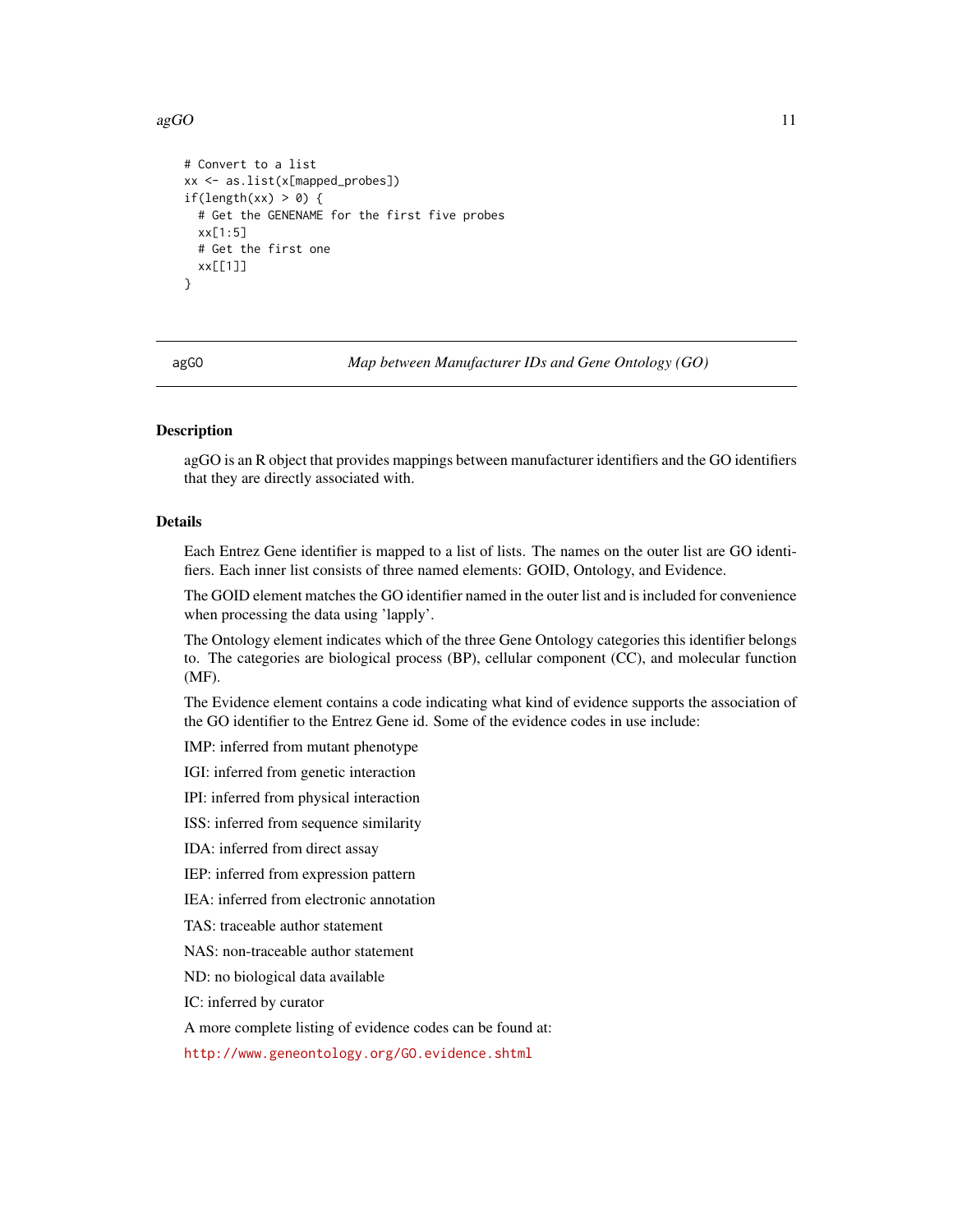<span id="page-11-0"></span>Mappings between probe identifiers and GO information were obtained through their mappings to Entrez Gene identifiers. NAs are assigned to probe identifiers that can not be mapped to any Gene Ontology information. Mappings between Gene Ontology identifiers an Gene Ontology terms and other information are available in a separate data package named GO.

Mappings were based on data provided by: Gene Ontology http://current.geneontology.org/ontology/gobasic.obo With a date stamp from the source of: 2021-02-01

# See Also

• [AnnotationDb-class](#page-0-0) for use of the select() interface.

#### Examples

```
## select() interface:
## Objects in this package can be accessed using the select() interface
## from the AnnotationDbi package. See ?select for details.
## Bimap interface:
x < - agGO
# Get the probe identifiers that are mapped to a GO ID
mapped_probes <- mappedkeys(x)
# Convert to a list
xx <- as.list(x[mapped_probes])
if(length(xx) > 0) {
    # Try the firest one
    got <- xx[[1]]
    got[[1]][["GOID"]]
    got[[1]][["Ontology"]]
    got[[1]][["Evidence"]]
}
```
agGO2ALLPROBES *Map between Gene Ontology (GO) Identifiers and all Manufacturer Identifiers in the subtree*

## **Description**

agGO2ALLPROBES is an R object that provides mappings between a given GO identifier and all manufactuerer identifiers annotated at that GO term or one of its children in the GO ontology.

# Details

GO consists of three ontologies—molecular function (MF), biological process (BP), and cellular component (CC). All ontologies are structured as directed acyclic graphs (DAGs). Each node in each DAG (tree) is a GO term (id) associated with a named vector of manufacturer identifiers. The name associated with each manufacturer id corresponds to the evidence code for that GO identifier. This object agGO2ALLPROBES maps between a given GO identifier and all manufactuerer identifiers annotated at that GO term or one of its children in the GO ontology.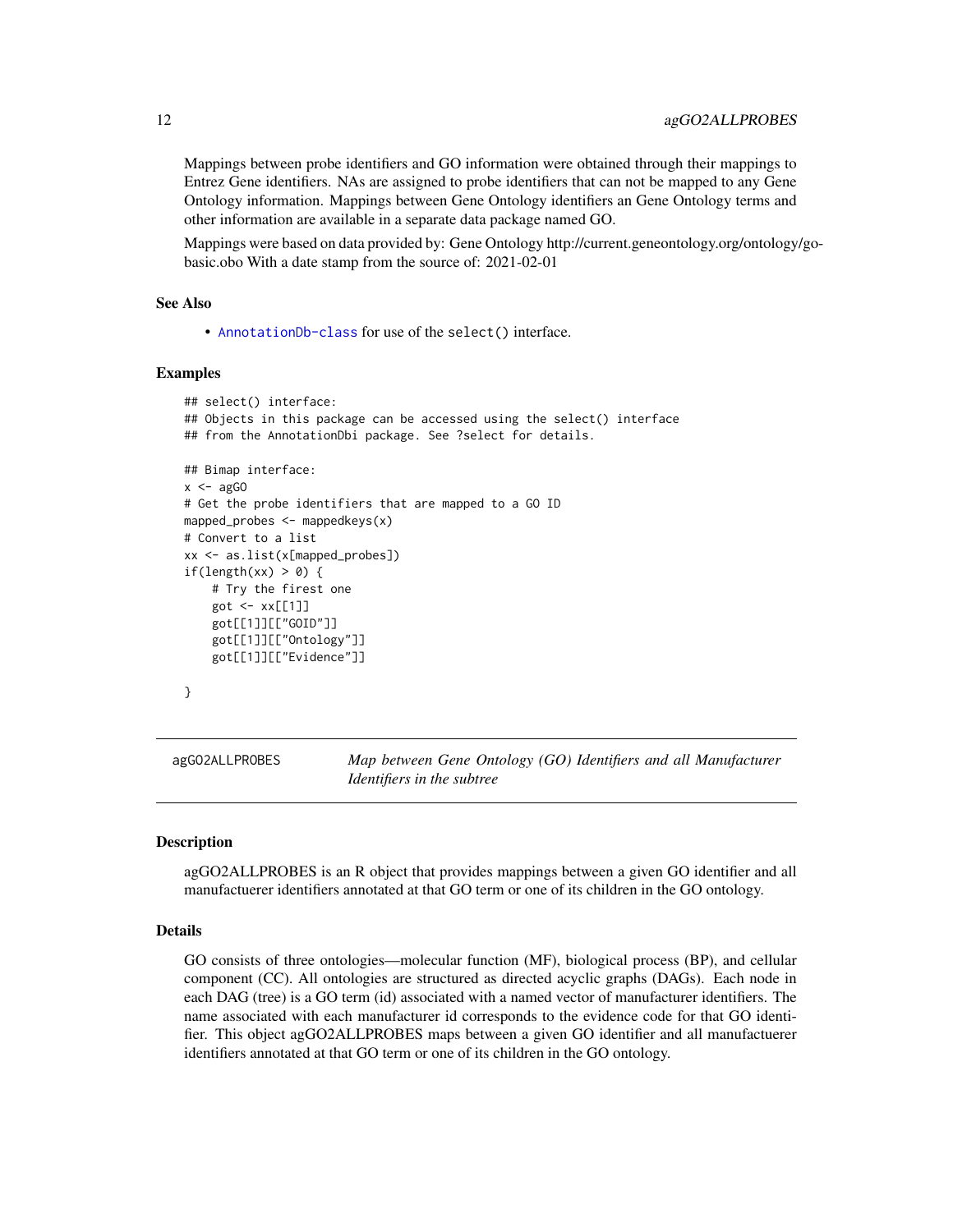# agGO2ALLPROBES 13

The evidence code indicates what kind of evidence supports the association between the GO and Entrez Gene identifiers. Evidence codes currently in use include:

IMP - inferred from mutant phenotype

IGI - inferred from genetic interaction

IPI - inferred from physical interaction

ISS - inferred from sequence similarity

IDA - inferred from direct assay

IEP - inferred from expression pattern

IEA - inferred from electronic annotation

TAS - traceable author statement

NAS - non-traceable author statement

ND - no biological data available

IC - inferred by curator

A GO identifier may be mapped to the same manufacturer identifier more than once but the evidence code can be different. Mappings between Gene Ontology identifiers and Gene Ontology terms and other information are available in a separate data package named GO.

Mappings were based on data provided by:

Gene Ontology http://current.geneontology.org/ontology/go-basic.obo With a date stamp from the source of: 2021-02-01

# References

<ftp://ftp.ncbi.nlm.nih.gov/gene/DATA/>

# See Also

• [AnnotationDb-class](#page-0-0) for use of the select() interface.

```
## select() interface:
## Objects in this package can be accessed using the select() interface
## from the AnnotationDbi package. See ?select for details.
## Bimap interface:
# Convert to a list
xx <- as.list(agGO2ALLPROBES)
if(length(xx) > 0)# Gets the probe identifiers for the top 2nd and 3nd GO identifiers
    goids \leq xx[2:3]# Gets all the probe identifiers for the first element of goids
   goids[[1]]
   # Evidence code for the mappings
   names(goids[[1]])
}
```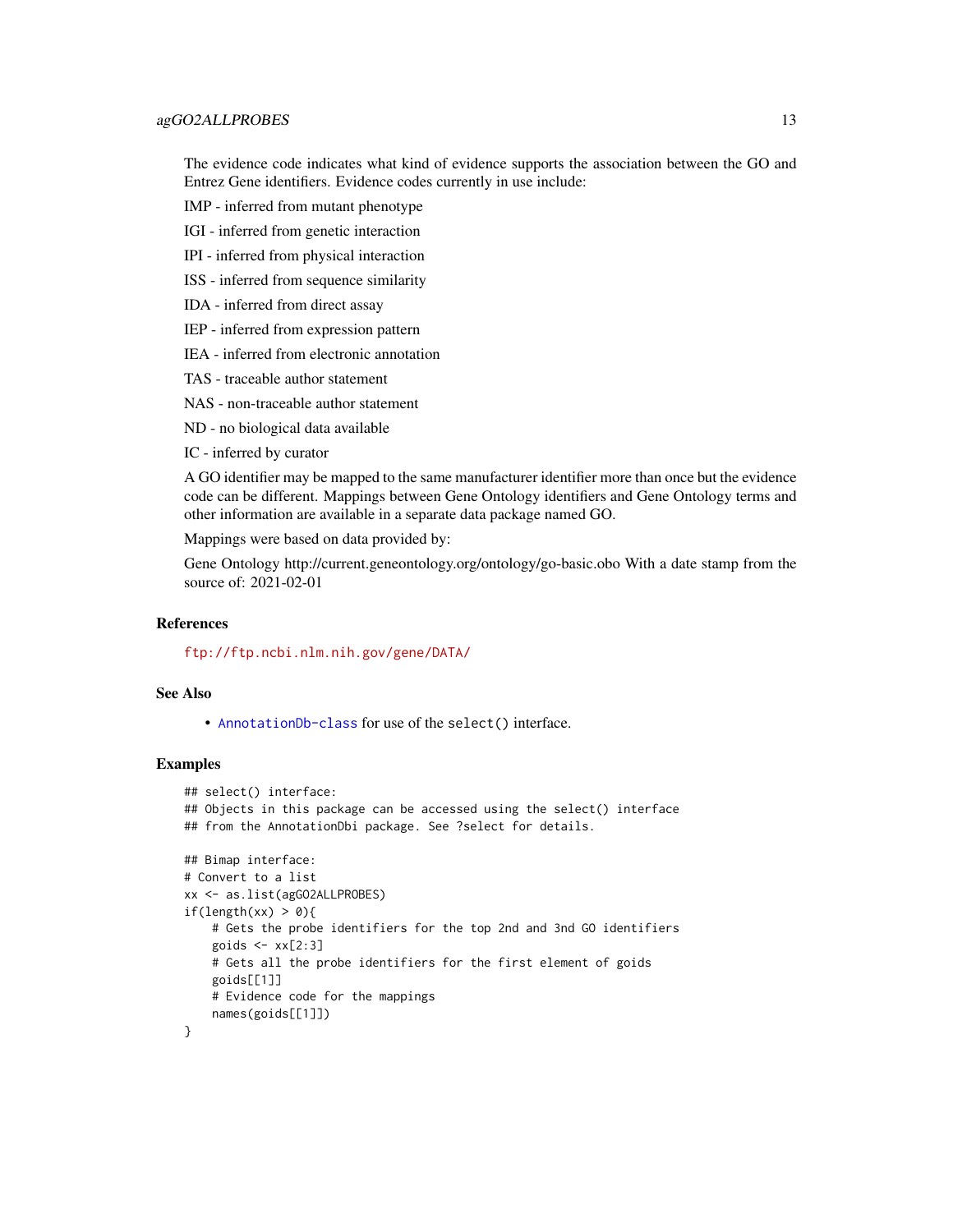## <span id="page-13-0"></span>Description

agGO2PROBE is an R object that provides mappings between GO identifiers and manufacturer identifiers.

# Details

Each GO term maps to a named vector of manufacturer identifiers. The name associated with each manufacturer identifier corresponds to the evidence code for that GO identifier. The evidence code indicates what kind of evidence supports the association between the GO and Entrez Gene identifiers. Evidence codes currently in use include:

IMP - inferred from mutant phenotype

- IGI inferred from genetic interaction
- IPI inferred from physical interaction
- ISS inferred from sequence similarity
- IDA inferred from direct assay
- IEP inferred from expression pattern
- IEA inferred from electronic annotation
- TAS traceable author statement
- NAS non-traceable author statement
- ND no biological data available
- IC inferred by curator

A GO identifier may be mapped to the same probe identifier more than once but the evidence code can be different. Mappings between Gene Ontology identifiers an Gene Ontology terms and other information are available in a separate data package named GO.

Mappings were based on data provided by:

Gene Ontology http://current.geneontology.org/ontology/go-basic.obo With a date stamp from the source of: 2021-02-01

#### References

<ftp://ftp.ncbi.nlm.nih.gov/gene/DATA/>

## See Also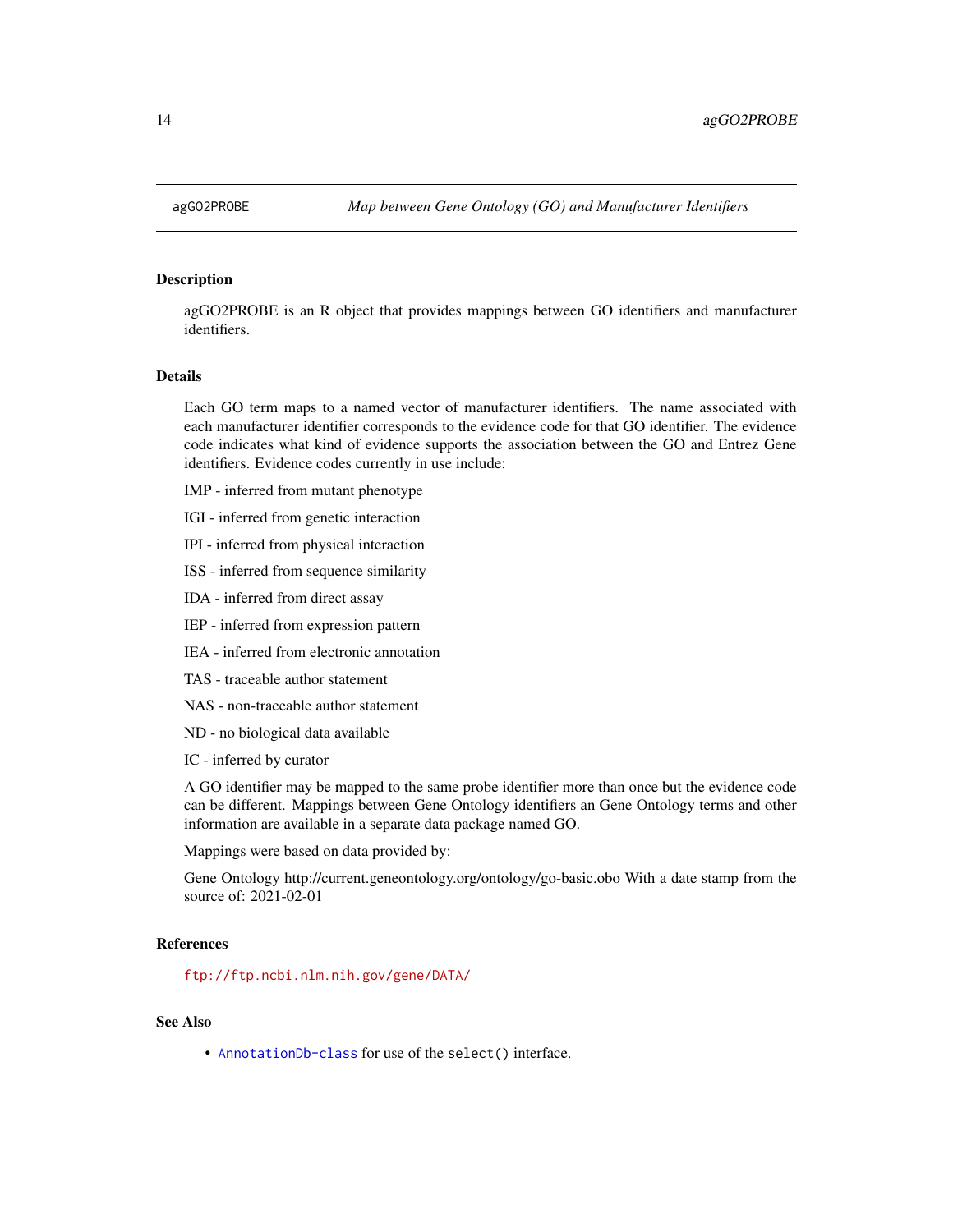# <span id="page-14-0"></span>agMAPCOUNTS 15

## Examples

```
## select() interface:
## Objects in this package can be accessed using the select() interface
## from the AnnotationDbi package. See ?select for details.
## Bimap interface:
# Convert to a list
xx <- as.list(agGO2PROBE)
if(length(xx) > 0){
    # Gets the probe identifiers for the top 2nd and 3nd GO identifiers
   goids <- xx[2:3]
   # Gets the probe identifiers for the first element of goids
   goids[[1]]
   # Evidence code for the mappings
   names(goids[[1]])
}
```
agMAPCOUNTS *Number of mapped keys for the maps in package ag.db*

# Description

DEPRECATED. Counts in the MAPCOUNT table are out of sync and should not be used.

agMAPCOUNTS provides the "map count" (i.e. the count of mapped keys) for each map in package ag.db.

## Details

DEPRECATED. Counts in the MAPCOUNT table are out of sync and should not be used.

This "map count" information is precalculated and stored in the package annotation DB. This allows some quality control and is used by the [checkMAPCOUNTS](#page-0-0) function defined in AnnotationDbi to compare and validate different methods (like count.mappedkeys(x) or sum(!is.na(as.list(x)))) for getting the "map count" of a given map.

agORGANISM *The Organism information for ag*

#### **Description**

agORGANISM is an R object that contains a single item: a character string that names the organism for which ag was built. agORGPKG is an R object that contains a chararcter vector with the name of the organism package that a chip package depends on for its gene-centric annotation.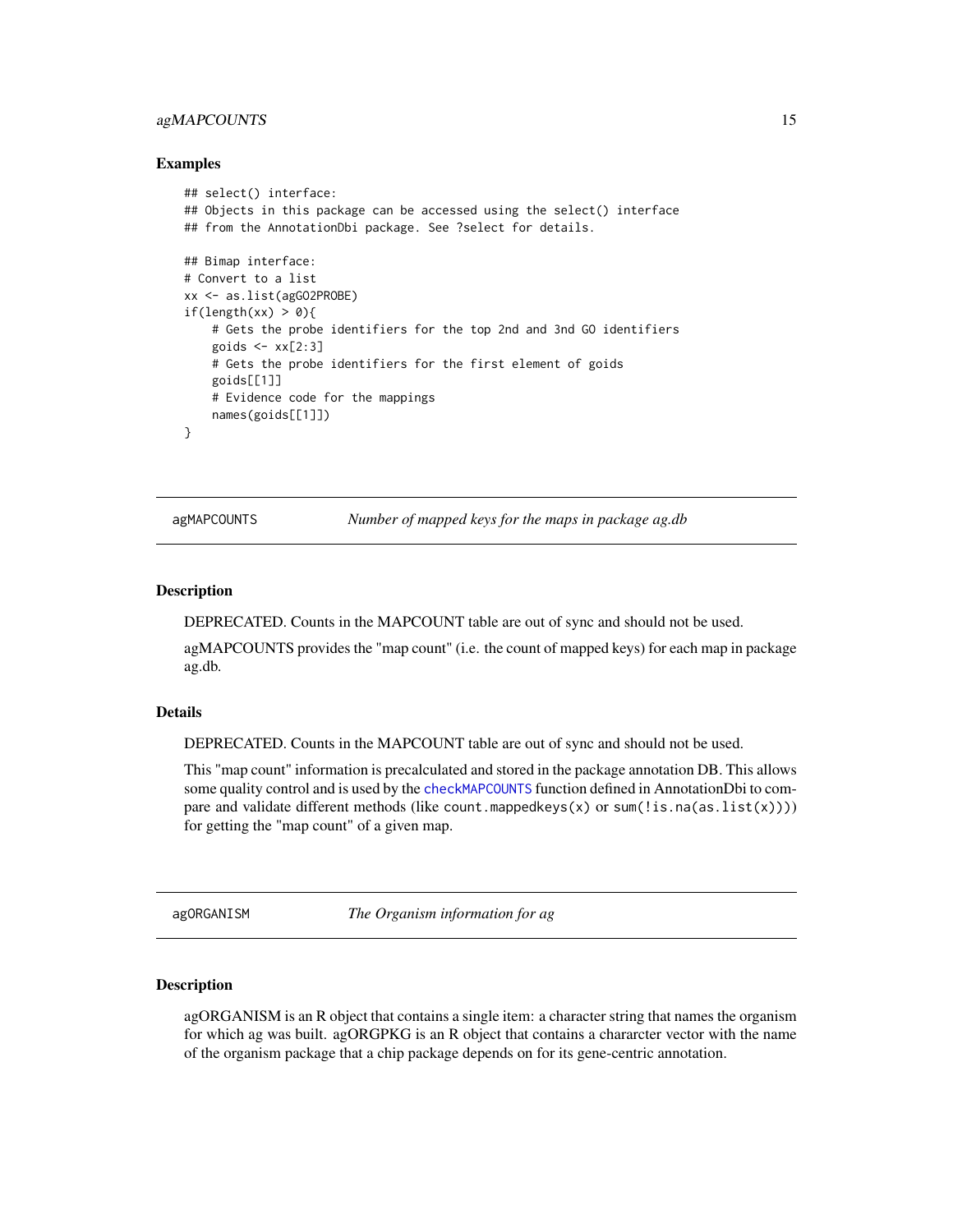# Details

Although the package name is suggestive of the organism for which it was built, agORGANISM provides a simple way to programmatically extract the organism name. agORGPKG provides a simple way to programmatically extract the name of the parent organism package. The parent organism package is a strict dependency for chip packages as this is where the gene cetric information is ultimately extracted from. The full package name will always be this string plus the extension ".db". But most programatic access will not require this extension, so its more convenient to leave it out.

# Examples

agORGANISM agORGPKG

agPATH *Mappings between probe identifiers and KEGG pathway identifiers*

# Description

KEGG (Kyoto Encyclopedia of Genes and Genomes) maintains pathway data for various organisms. agPATH maps probe identifiers to the identifiers used by KEGG for pathways in which the genes represented by the probe identifiers are involved

# Details

Each KEGG pathway has a name and identifier. Pathway name for a given pathway identifier can be obtained using the KEGG data package that can either be built using AnnBuilder or downloaded from Bioconductor <http://www.bioconductor.org>.

Graphic presentations of pathways are searchable at url http://www.genome.ad.jp/kegg/pathway.html by using pathway identifiers as keys.

Mappings were based on data provided by: KEGG GENOME ftp://ftp.genome.jp/pub/kegg/genomes With a date stamp from the source of: 2011-Mar15

# References

<http://www.genome.ad.jp/kegg/>

# See Also

<span id="page-15-0"></span>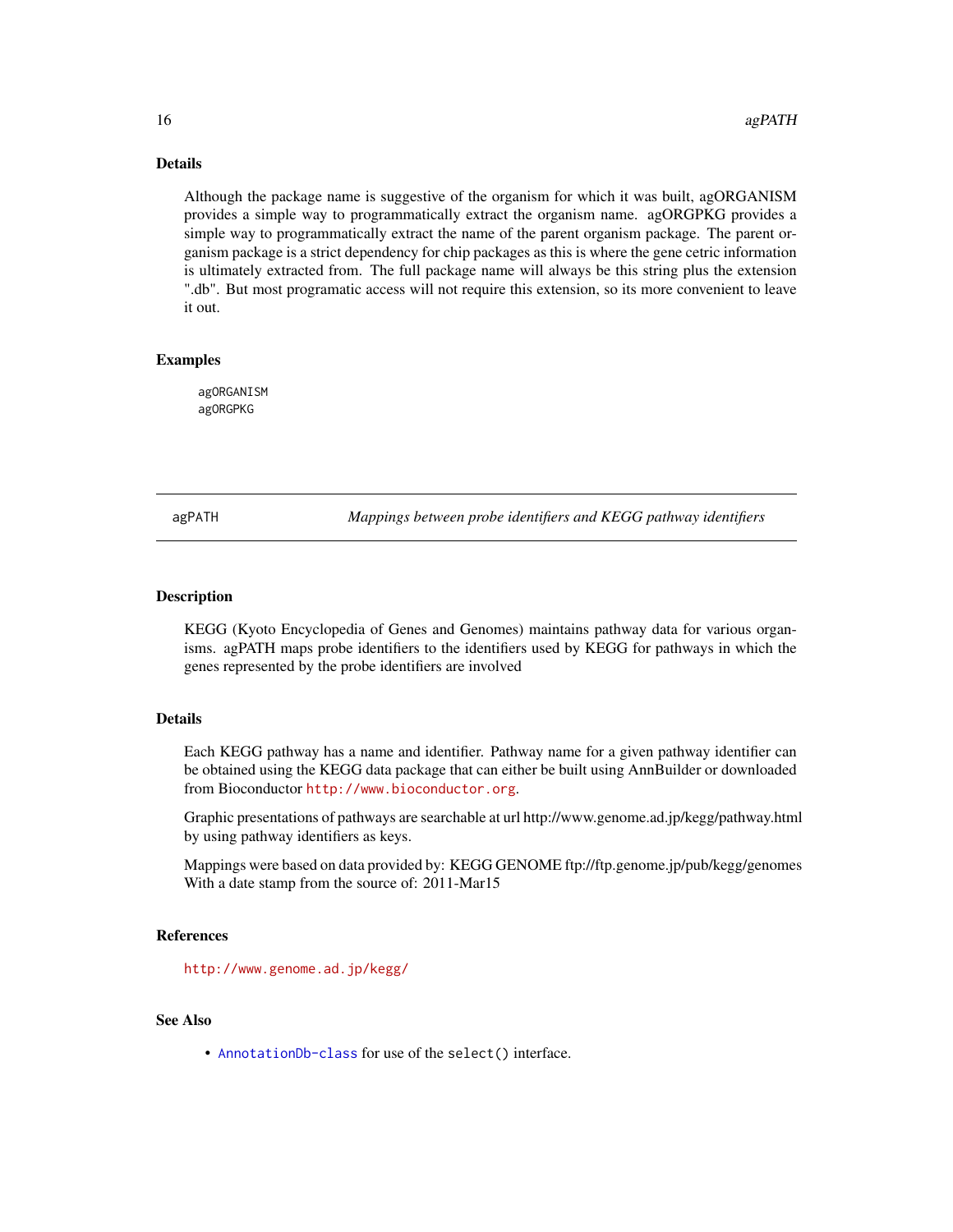# <span id="page-16-0"></span>agPATH2PROBE 17

## Examples

```
## select() interface:
## Objects in this package can be accessed using the select() interface
## from the AnnotationDbi package. See ?select for details.
## Bimap interface:
x < - agPATH
# Get the probe identifiers that are mapped to a KEGG pathway ID
mapped_probes <- mappedkeys(x)
# Convert to a list
xx <- as.list(x[mapped_probes])
if(length(xx) > 0) {
  # Get the PATH for the first five probes
  xx[1:5]
  # Get the first one
  xx[[1]]
}
```
agPATH2PROBE *Map between Kyoto Encyclopedia of Genes and Genomes (KEGG) pathway identifiers and Manufacturer Identifiers*

#### Description

agPATH2PROBE is an R object that provides mappings between KEGG identifiers and manufacturer identifiers.

#### Details

Each KEGG identifier is mapped to a named vector of manufacturer identifiers. The name represents the KEGG identifier and the vector contains all manufacturer identifiers that are found in that particular pathway. An NA is reported for any KEGG identifier that cannot be mapped to any manufacturer identifiers.

Pathway name for a given pathway identifier can be obtained using the KEGG data package that can either be built using AnnBuilder or downloaded from Bioconductor [http://www.bioconductor.](http://www.bioconductor.org) [org](http://www.bioconductor.org).

Graphic presentations of pathways are searchable at [http://www.genome.ad.jp/kegg/pathway.](http://www.genome.ad.jp/kegg/pathway.html) [html](http://www.genome.ad.jp/kegg/pathway.html) using pathway identifiers as keys.

Mappings were based on data provided by: KEGG GENOME ftp://ftp.genome.jp/pub/kegg/genomes With a date stamp from the source of: 2011-Mar15

# **References**

<http://www.genome.ad.jp/kegg/>

# See Also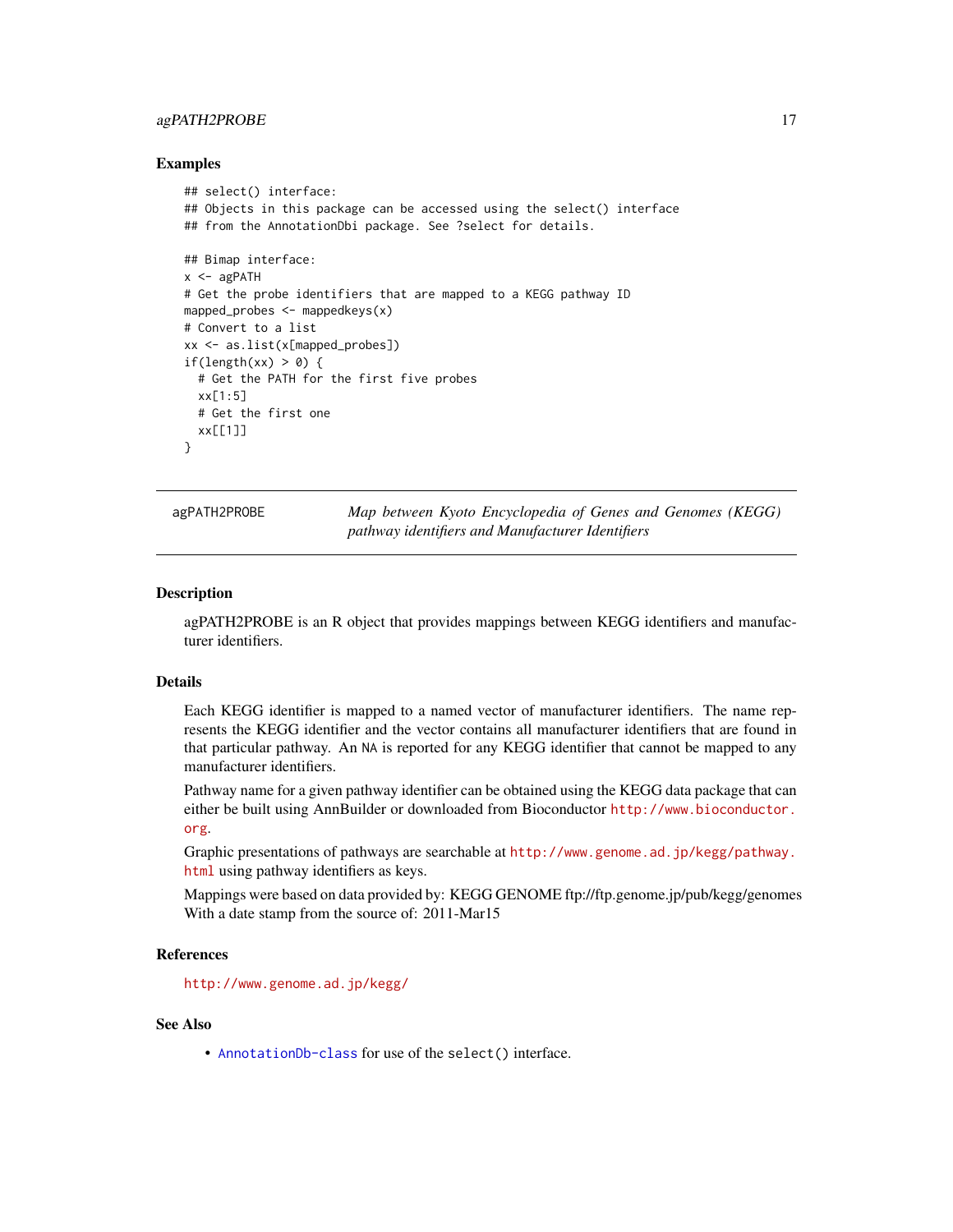# Examples

```
## select() interface:
## Objects in this package can be accessed using the select() interface
## from the AnnotationDbi package. See ?select for details.
## Bimap interface:
# Convert the object to a list
xx <- as.list(agPATH2PROBE)
# Remove pathway identifiers that do not map to any probe id
xx \leftarrow xx[!is.na(xx)]if(length(xx) > 0){
    # The probe identifiers for the first two elements of XX
    xx[1:2]
    # Get the first one
   xx[[1]]
}
```
agPMID *Map between Manufacturer Identifiers and PubMed Identifiers*

## Description

agPMID is an R object that provides mappings between manufacturer identifiers and PubMed identifiers.

#### Details

Each manufacturer identifier is mapped to a named vector of PubMed identifiers. The name associated with each vector corresponds to the manufacturer identifier. The length of the vector may be one or greater, depending on how many PubMed identifiers a given manufacturer identifier is mapped to. An NA is reported for any manufacturer identifier that cannot be mapped to a PubMed identifier.

Titles, abstracts, and possibly full texts of articles can be obtained from PubMed by providing a valid PubMed identifier. The pubmed function of annotate can also be used for the same purpose.

Mappings were based on data provided by: Tair https://www.arabidopsis.org/download\\_files/Public\\_Data\\_Releases/TAIR\ With a date stamp from the source of: 2021-Apr15

## References

<https://www.ncbi.nlm.nih.gov/entrez/query.fcgi?db=PubMed>

## See Also

<span id="page-17-0"></span>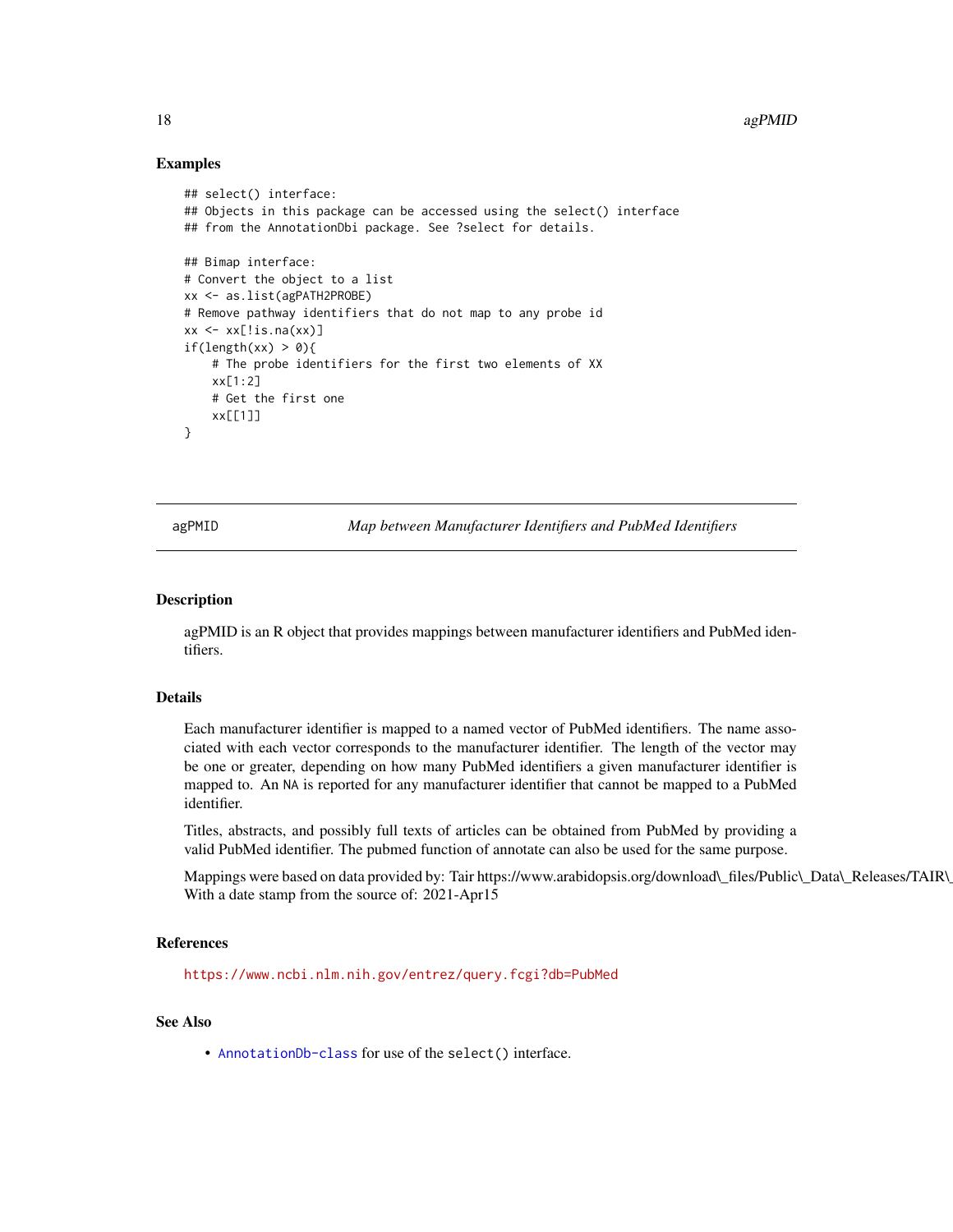# <span id="page-18-0"></span>agPMID2PROBE 19

## Examples

```
## select() interface:
## Objects in this package can be accessed using the select() interface
## from the AnnotationDbi package. See ?select for details.
## Bimap interface:
x < - agPMID
# Get the probe identifiers that are mapped to any PubMed ID
mapped_probes \leq mappedkeys(x)
# Convert to a list
xx <- as.list(x[mapped_probes])
if(length(xx) > 0){
    # The probe identifiers for the first two elements of XX
   xx[1:2]
   # Get the first one
   xx[[1]]
    if(interactive() && !is.null(xx[[1]]) && !is.na(xx[[1]])
      && require(annotate)){
        # Gets article information as XML files
        xmls < -pubmed(xx[[1]], disp = "data")# Views article information using a browser
        pubmed(xx[[1]], disp = "browser")}
}
```
agPMID2PROBE *Map between PubMed Identifiers and Manufacturer Identifiers*

# **Description**

agPMID2PROBE is an R object that provides mappings between PubMed identifiers and manufacturer identifiers.

# Details

Each PubMed identifier is mapped to a named vector of manufacturer identifiers. The name represents the PubMed identifier and the vector contains all manufacturer identifiers that are represented by that PubMed identifier. The length of the vector may be one or longer, depending on how many manufacturer identifiers are mapped to a given PubMed identifier.

Titles, abstracts, and possibly full texts of articles can be obtained from PubMed by providing a valid PubMed identifier. The pubmed function of annotate can also be used for the same purpose

Mappings were based on data provided by: Tair https://www.arabidopsis.org/download\\_files/Public\\_Data\\_Releases/TAIR\ With a date stamp from the source of: 2021-Apr15

# See Also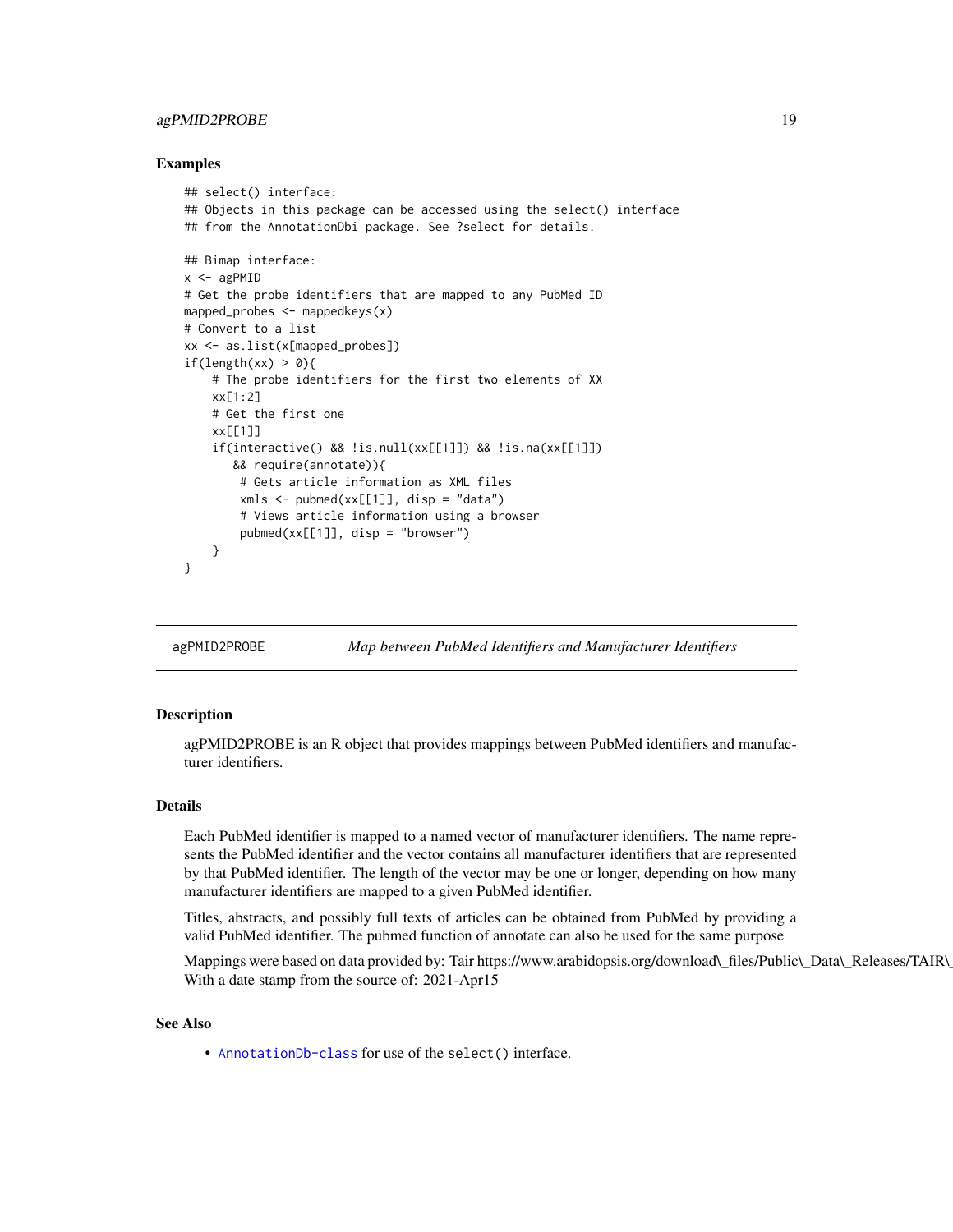# Examples

```
## select() interface:
## Objects in this package can be accessed using the select() interface
## from the AnnotationDbi package. See ?select for details.
## Bimap interface:
# Convert the object to a list
xx <- as.list(agPMID2PROBE)
if(length(xx) > 0){
    # The probe identifiers for the first two elements of XX
   xx[1:2]
   # Get the first one
   xx[[1]]
    if(interactive() && require(annotate)){
       # Gets article information as XML files for a PubMed id
       xmls < -pubmed(names(xx)[1], disp = "data")# Views article information using a browser
       pubmed(names(xx)[1], disp = "browser")
    }
}
```
agSYMBOL *Map between Manufacturer Identifiers and Gene Symbols*

# **Description**

agSYMBOL is an R object that provides mappings between manufacturer identifiers and gene abbreviations.

# Details

Each manufacturer identifier is mapped to an abbreviation for the corresponding gene. An NA is reported if there is no known abbreviation for a given gene.

Symbols typically consist of 3 letters that define either a single gene (ABC) or multiple genes (ABC1, ABC2, ABC3). Gene symbols can be used as key words to query public databases such as Entrez Gene.

Mappings were based on data provided by: Tair https://www.arabidopsis.org/download\\_files/Public\\_Data\\_Releases/TAIR\ With a date stamp from the source of: 2021-Apr15

#### References

<https://www.ncbi.nlm.nih.gov/entrez/query.fcgi?db=gene>

# See Also

<span id="page-19-0"></span>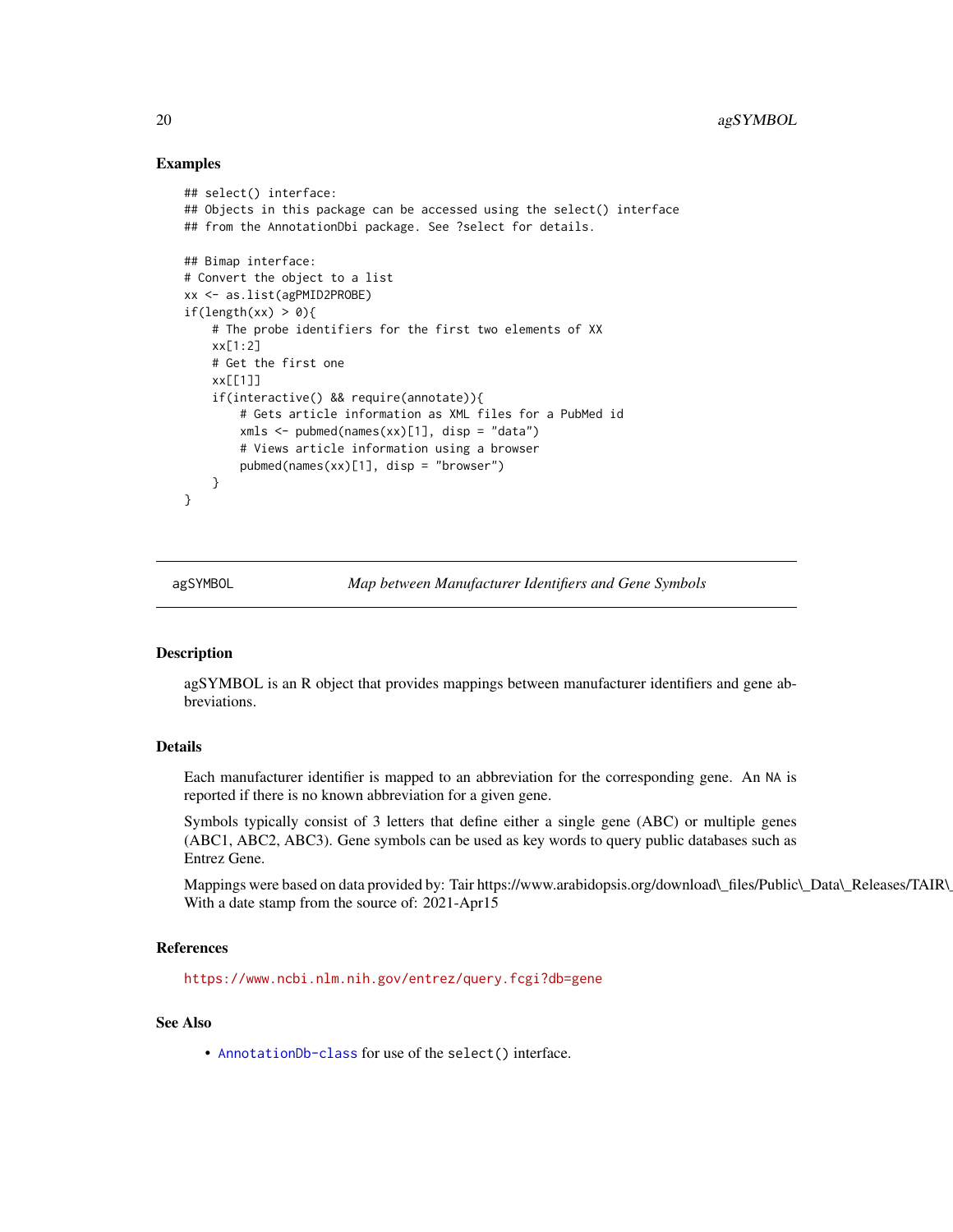# <span id="page-20-0"></span>ag\_dbconn 21

## Examples

```
## select() interface:
## Objects in this package can be accessed using the select() interface
## from the AnnotationDbi package. See ?select for details.
## Bimap interface:
x <- agSYMBOL
# Get the probe identifiers that are mapped to a gene symbol
mapped_probes <- mappedkeys(x)
# Convert to a list
xx <- as.list(x[mapped_probes])
if(length(xx) > 0) {
  # Get the SYMBOL for the first five probes
  xx[1:5]
  # Get the first one
  xx[[1]]
}
```
ag\_dbconn *Collect information about the package annotation DB*

## Description

Some convenience functions for getting a connection object to (or collecting information about) the package annotation DB.

#### Usage

```
ag_dbconn()
ag_dbfile()
ag_dbschema(file="", show.indices=FALSE)
ag_dbInfo()
```
## Arguments

| file         | A connection, or a character string naming the file to print to (see the file<br>argument of the cat function for the details). |
|--------------|---------------------------------------------------------------------------------------------------------------------------------|
| show.indices | The CREATE INDEX statements are not shown by default. Use show, indices=TRUE<br>to get them.                                    |

# Details

ag\_dbconn returns a connection object to the package annotation DB. IMPORTANT: Don't call [dbDisconnect](#page-0-0) on the connection object returned by ag\_dbconn or you will break all the [AnnDbObj](#page-0-0) objects defined in this package!

ag\_dbfile returns the path (character string) to the package annotation DB (this is an SQLite file).

ag\_dbschema prints the schema definition of the package annotation DB.

ag\_dbInfo prints other information about the package annotation DB.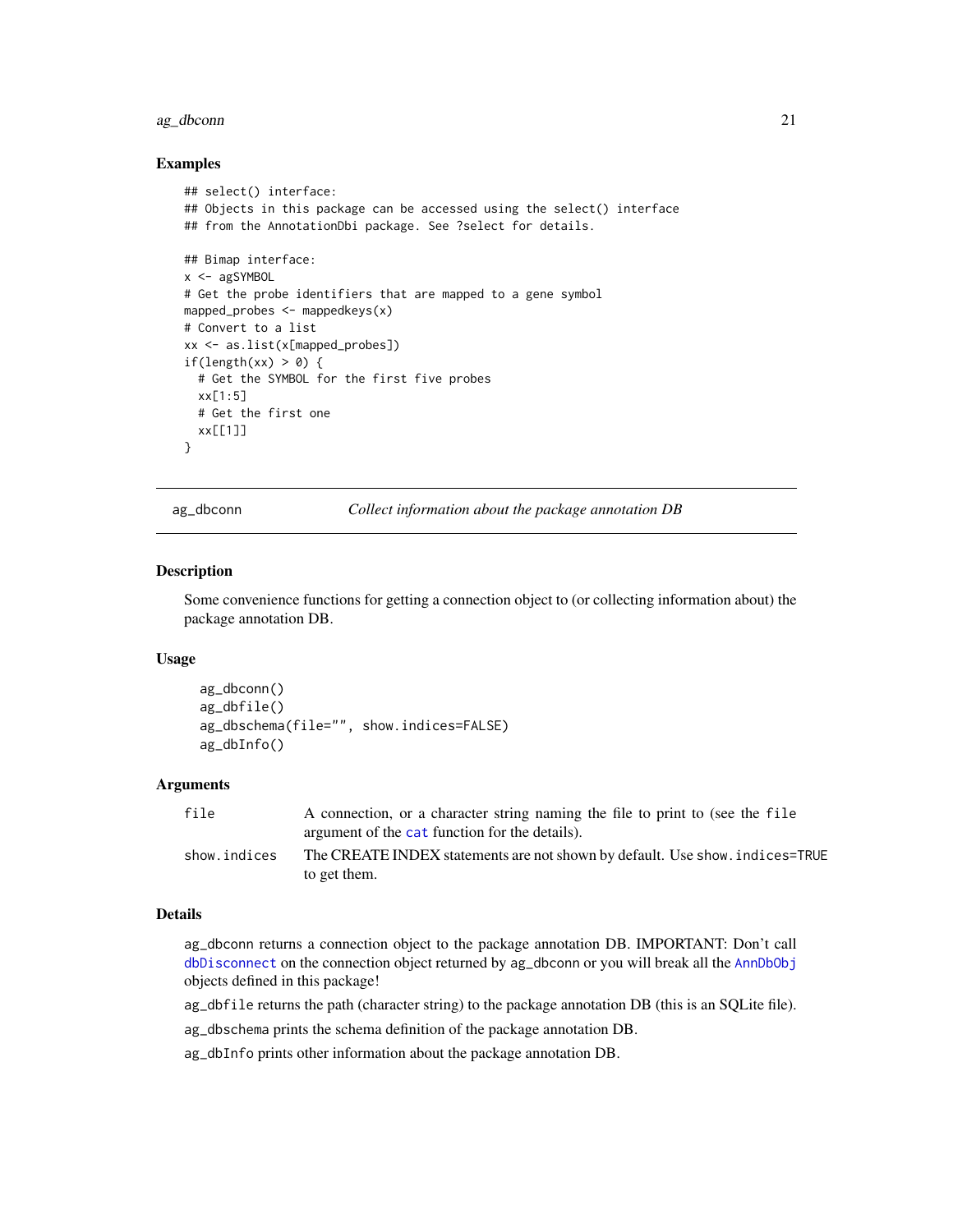# <span id="page-21-0"></span>Value

ag\_dbconn: a DBIConnection object representing an open connection to the package annotation DB.

ag\_dbfile: a character string with the path to the package annotation DB.

ag\_dbschema: none (invisible NULL).

ag\_dbInfo: none (invisible NULL).

# See Also

[dbGetQuery](#page-0-0), [dbConnect](#page-0-0), [dbconn](#page-0-0), [dbfile](#page-0-0), [dbschema](#page-0-0), [dbInfo](#page-0-0)

# Examples

```
library(DBI)
## Count the number of rows in the "probes" table:
dbGetQuery(ag_dbconn(), "SELECT COUNT(*) FROM probes")
```
ag\_dbschema()

ag\_dbInfo()